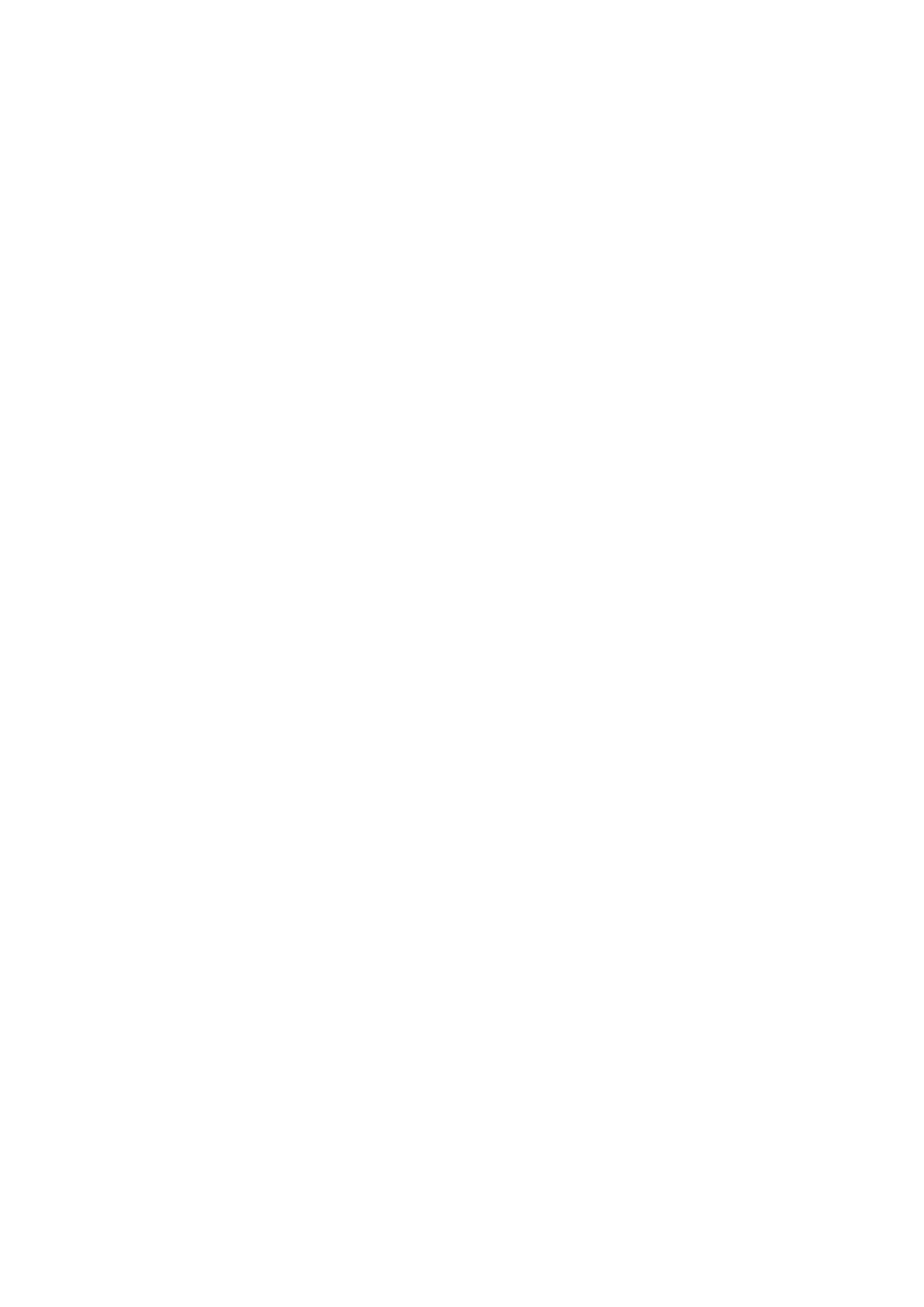First print



New South Wales

# **Saint John's College Amendment Bill 2012**

### **Contents**

|                                                                | Page |
|----------------------------------------------------------------|------|
| Name of Act                                                    |      |
| 2 Commencement                                                 |      |
| Schedule 1 Amendment of Saint John's College Act (1857) 21 Vic |      |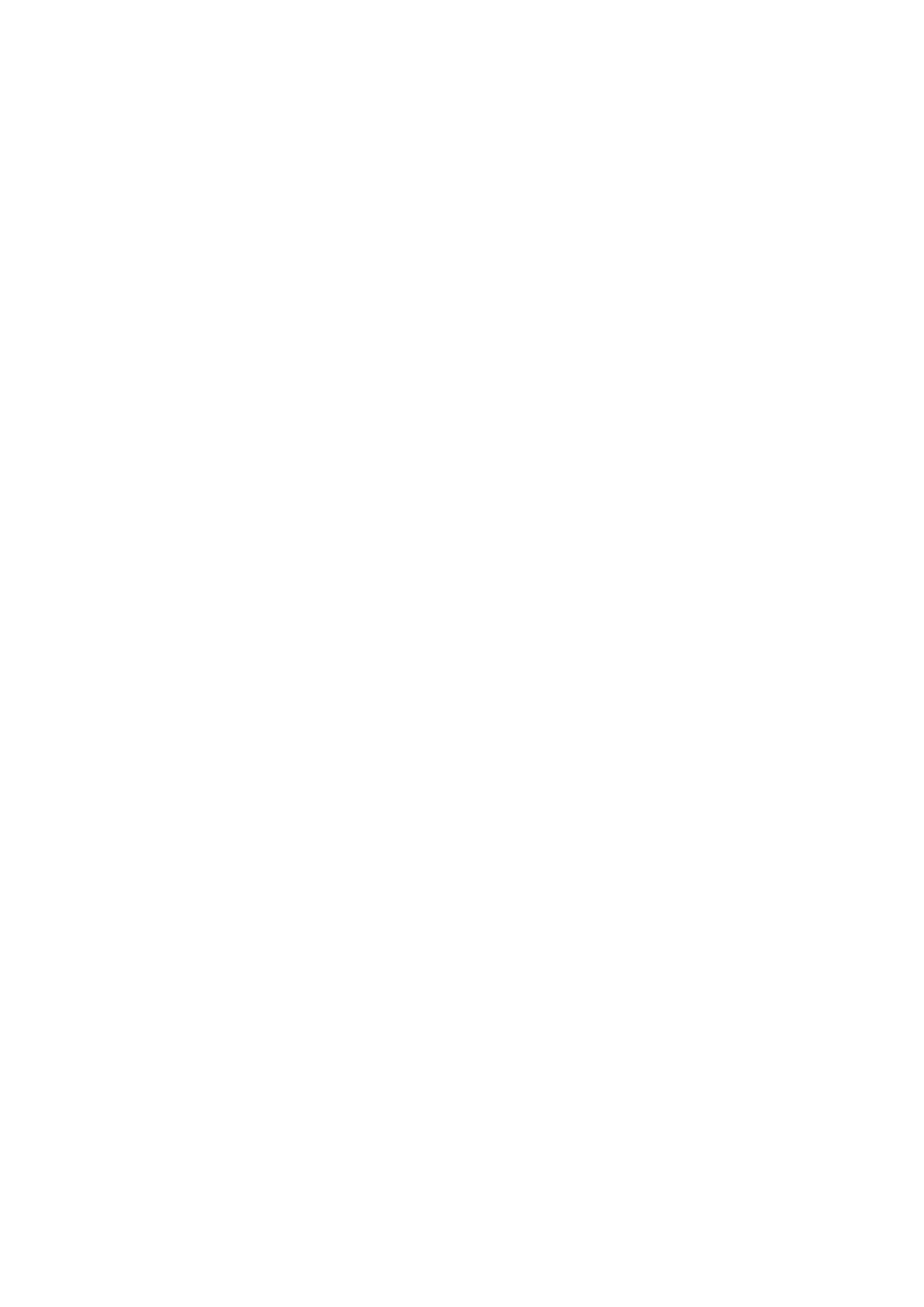

New South Wales

## **Saint John's College Amendment Bill 2012**

No , 2012

#### **A Bill for**

An Act to amend the *Saint John's College Act (1857)* with respect to the Council of Saint John's College.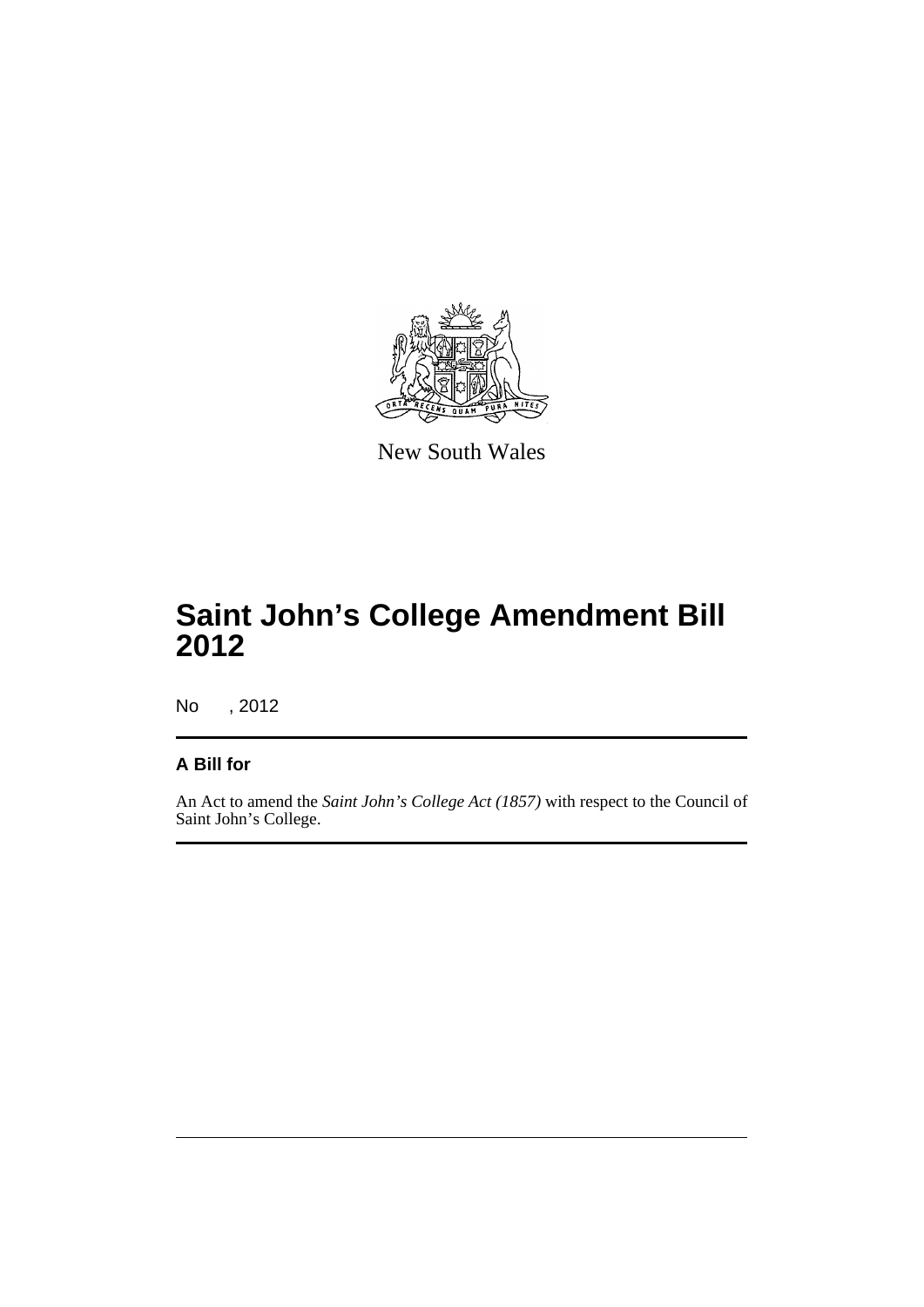<span id="page-5-1"></span><span id="page-5-0"></span>

| The Legislature of New South Wales enacts:               |               |
|----------------------------------------------------------|---------------|
| Name of Act                                              | $\mathcal{P}$ |
| This Act is the Saint John's College Amendment Act 2012. | 3             |
| <b>Commencement</b>                                      |               |
| This Act commences on the date of assent to this Act.    | 5             |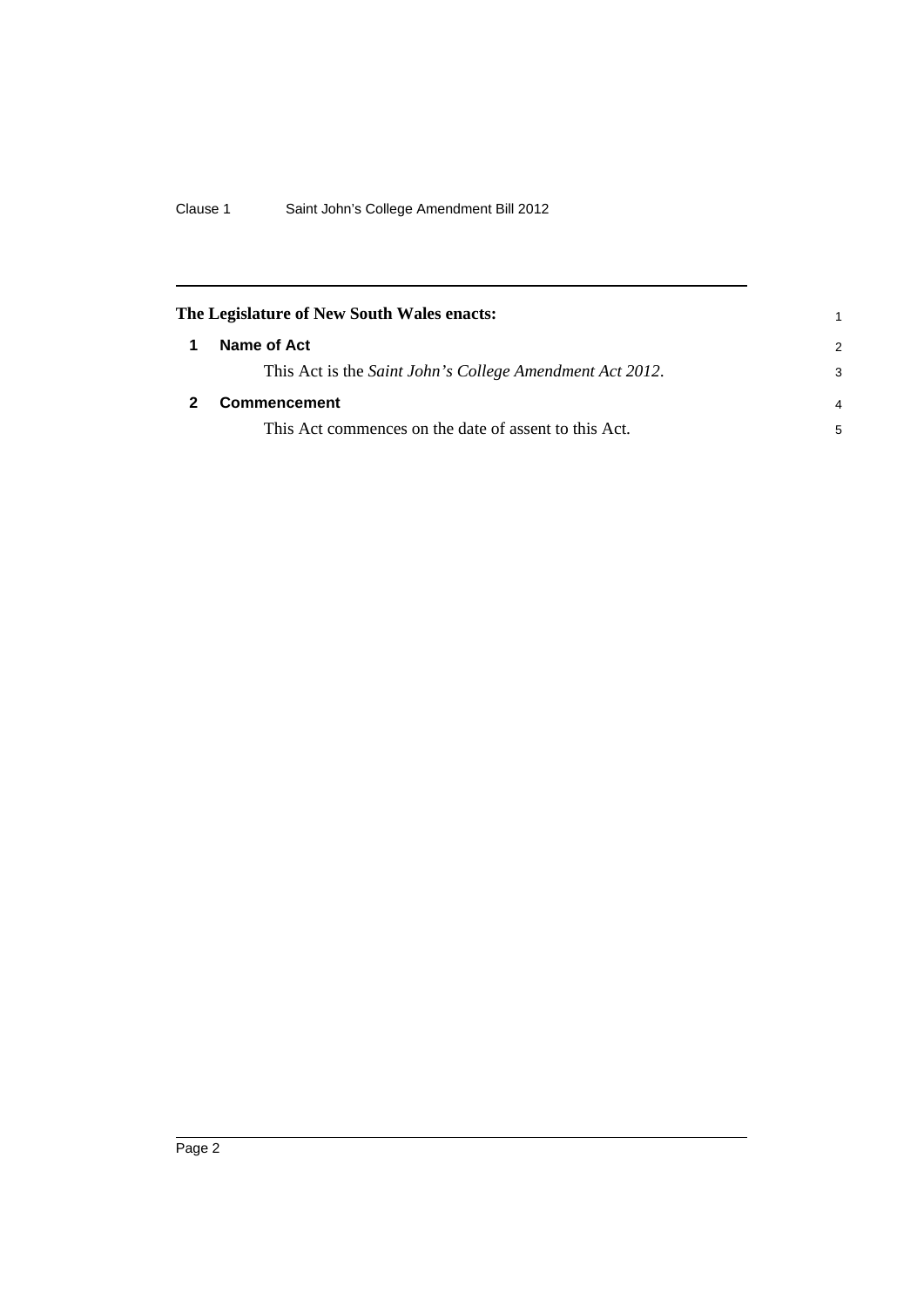Saint John's College Amendment Bill 2012

Amendment of Saint John's College Act (1857) 21 Vic Schedule 1

<span id="page-6-0"></span>

| <b>Schedule 1</b><br><b>Amendment of Saint John's College Act</b><br>(1857) 21 Vic |    |                   |                                                                                                                                                                                 |                |  |
|------------------------------------------------------------------------------------|----|-------------------|---------------------------------------------------------------------------------------------------------------------------------------------------------------------------------|----------------|--|
| [1]                                                                                |    | <b>Section 1A</b> |                                                                                                                                                                                 | 3              |  |
|                                                                                    |    |                   | Insert before section 1:                                                                                                                                                        | 4              |  |
|                                                                                    | 1A |                   | <b>Name of Act</b>                                                                                                                                                              | 5              |  |
|                                                                                    |    |                   | This Act is the Saint John's College Act 1857.                                                                                                                                  | 6              |  |
| $[2]$                                                                              |    |                   | <b>Section 7 Vacancies</b>                                                                                                                                                      | $\overline{7}$ |  |
|                                                                                    |    |                   | Omit "All". Insert instead "Except as provided by section 8B, all".                                                                                                             | 8              |  |
| $[3]$                                                                              |    |                   | <b>Section 8 Election of fellows</b>                                                                                                                                            | 9              |  |
|                                                                                    |    |                   | Insert ", except as provided by section 8B," after "and that".                                                                                                                  | 10             |  |
| [4]                                                                                |    |                   | <b>Section 8A Term of office</b>                                                                                                                                                | 11             |  |
|                                                                                    |    |                   | Insert ", except as provided by section 8B," after "shall".                                                                                                                     | 12             |  |
| [5]                                                                                |    | <b>Section 8B</b> |                                                                                                                                                                                 | 13             |  |
|                                                                                    |    |                   | Insert after section 8A:                                                                                                                                                        | 14             |  |
|                                                                                    | 8Β |                   | <b>Extraordinary vacancies in offices of fellows</b>                                                                                                                            | 15             |  |
|                                                                                    |    | (1)               | This section applies in either or both of the following<br>circumstances:                                                                                                       | 16<br>17       |  |
|                                                                                    |    |                   | if there are vacancies in the office of all 6 clerical members<br>(a)<br>of the Council,                                                                                        | 18<br>19       |  |
|                                                                                    |    |                   | if there are vacancies in all but one of the offices of lay<br>(b)<br>members of the Council.                                                                                   | 20<br>21       |  |
|                                                                                    |    | (2)               | In the circumstances to which this section applies, the visitor<br>must, in consultation with the Vice-Chancellor:                                                              | 22<br>23       |  |
|                                                                                    |    |                   | remove any remaining fellows, and<br>(a)                                                                                                                                        | 24             |  |
|                                                                                    |    |                   | appoint such persons as fellows as are necessary to enable<br>(b)<br>the Council to be constituted in accordance with section 3.                                                | 25<br>26       |  |
|                                                                                    |    | (3)               | A person removed under subsection $(2)$ (a) may (but need not) be<br>appointed as a fellow under subsection $(2)$ (b).                                                          | 27<br>28       |  |
|                                                                                    |    | (4)               | A fellow appointed under this section holds office, unless sooner<br>removed from office, for a period of up to 3 years specified in the<br>fellow's instrument of appointment. | 29<br>30<br>31 |  |